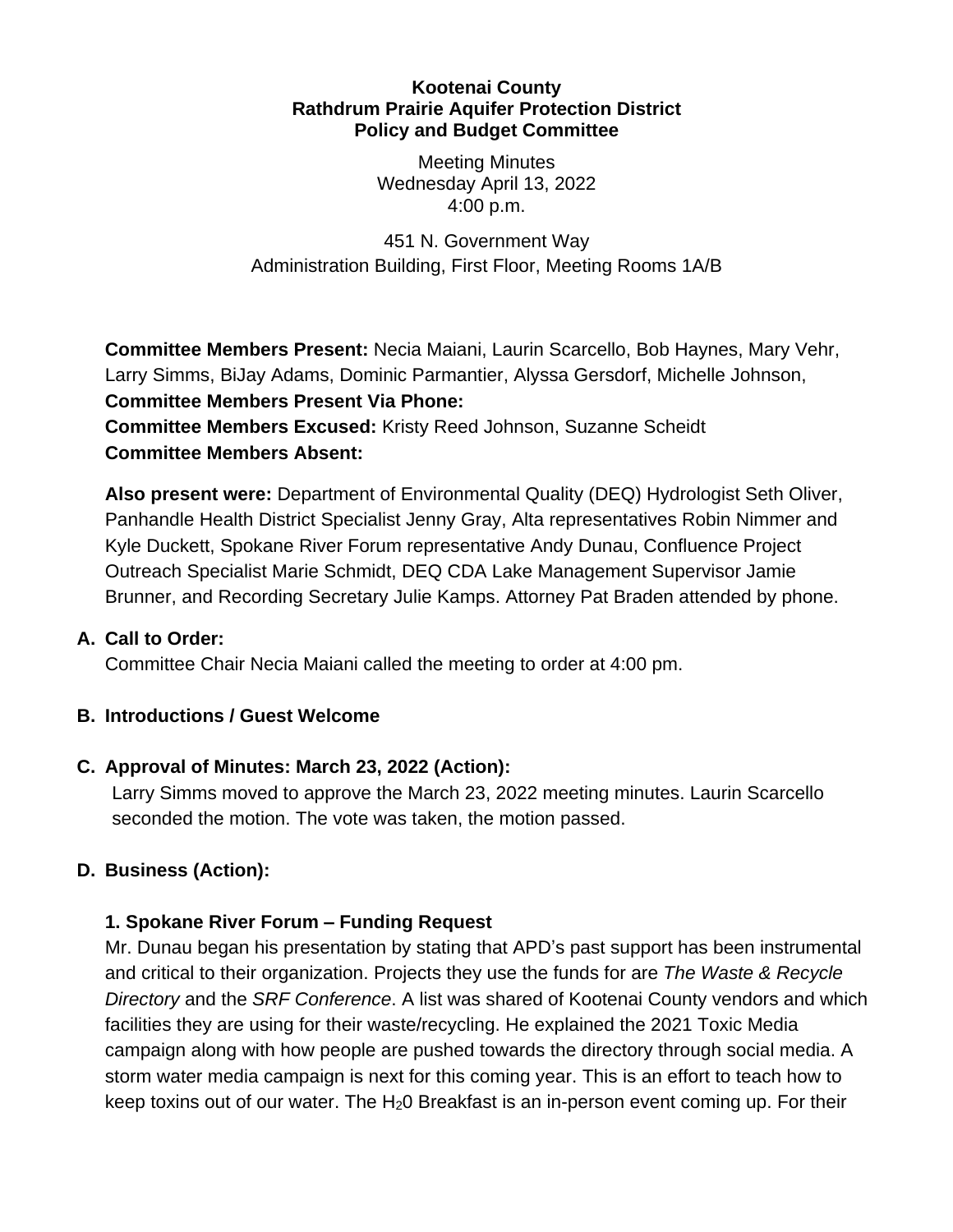funding request they are asking for \$3000 for the directory, and \$3000 to use later in the year for the SRF Conference, if they can get it put back together.

#### **2. The Confluence Project – Funding Request**

Ms. Brunner began the presentation by sharing how this past year The Confluence Project had seven participating schools, four of which are within the Aquifer boundaries. Teacher resources are available on their Google drive, which they are willing to share with whomever would like to use them. They also hold workshops for teachers. Eight schools (349 students) participated in water quality field trips and aquifer lessons were shared with five schools (291 students) plus 525 Post Falls High School freshman. Mr. Oliver spoke as to how he and Ms. Gray participate in the class presentations. 236 students participated in seven snow science trips to Lookout Pass.

The 2022 Youth Water Summit is set for May 25 where seven schools will participate. They expect around 300 students there. They are looking for more judges at this event.

Ms. Schmidt gave their projected 2022-2023 budget figures and breakdown – they are asking for \$15,000 in their funding request. Part of their plans for the coming year involves developing a storm water curriculum. Ideally, they would like to work with ten schools.

*\*At this point in the meeting Mr. Braden took questions from the board. Ms.Vehr asked about project building materials and how that relates to the funding requests.*

## **3. Treasurer's Report**

Mr. Parmantier went over the FY21 budget revenue and expenses. There is \$420,000 left to spend this year but not all these funds come in at once. Bottom line is that there is a large sum of money to be spent. A lowering of fees was discussed. Ms. Maini said that the topic should be covered in the next few meetings. Numbers have been run on what the APD could do with the funds. Keeping a reserve amount was mentioned as well as the fact that the funds will go quickly if used on land acquisitions. Mr. Parmantier suggested doing some homework before deciding on how to use the funds. If fees are reduced they might need to be raised again in the near future.

The difference between the APD budget and a regular business budget was brought up. Also, timing, and how to present the budget to the Board of County Commissioners was discussed.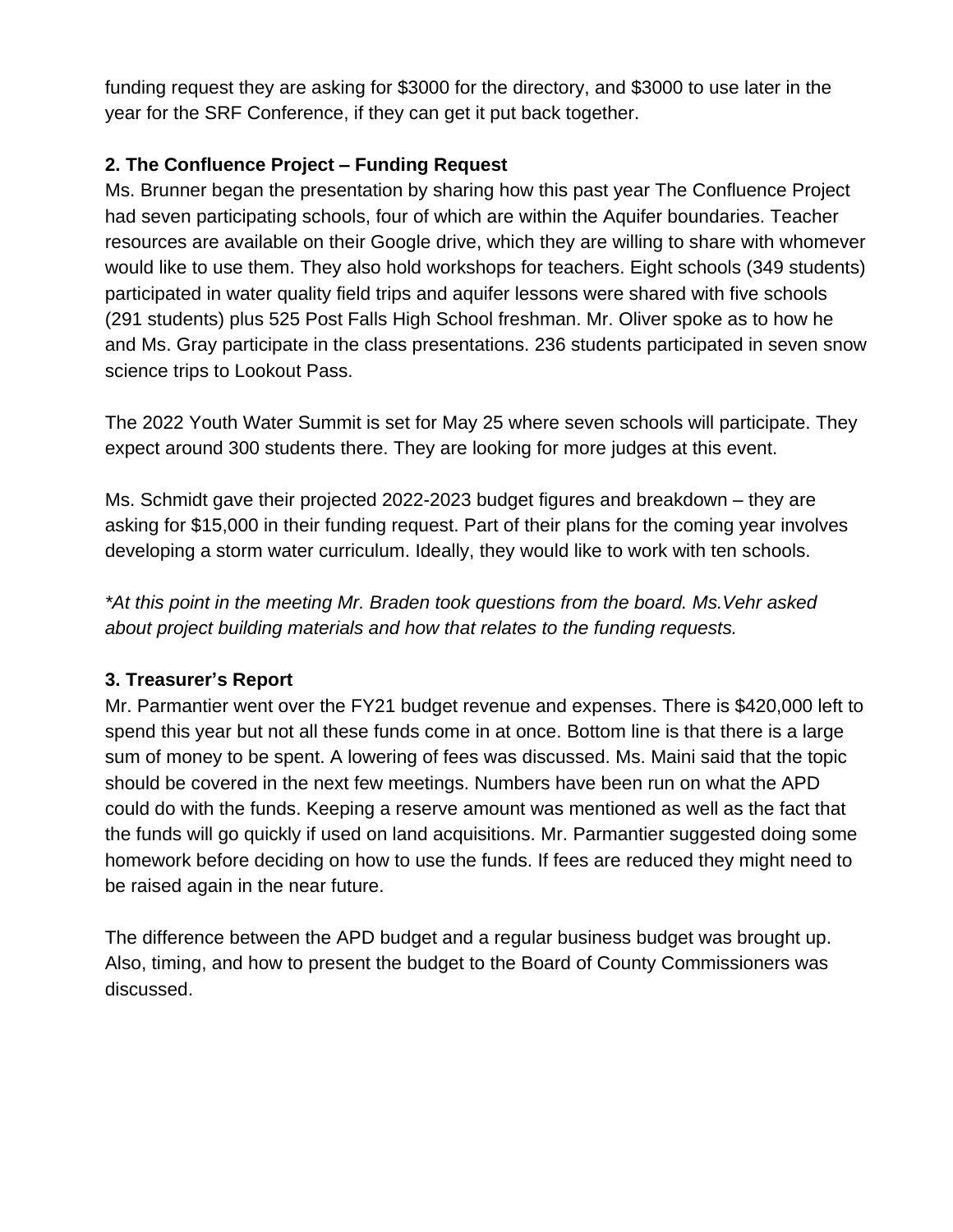#### **4. Funding Request Recommendations**

a. Requests Received and Not Presented to Board: DOI-Agrimet Stations and IDWR Stream Gage at Hauser

APD has not heard yet from either of these organizations. When asked if anyone on the board would like to hear from them, there was not much response. Ms. Johnson heard from someone who wants to request funds for a monitoring well. It was suggested that he submit next year.

b. Board Recommendations

**DEQ Funding Request**: Necia Maiani moved to approve the DEQ Funding Request. Larry Simms seconded the motion. The vote was taken, the motion passed.

**PHD Funding Request**: Bob Haynes moved to approve the PHD Funding Request. BiJay Adams seconded the motion. The vote was taken, the motion passed.

**Spokane River Forum Funding Request:** Mary Vehr moved to approve the Spokane River Forum Funding Request. Alyssa Gersdorf seconded the motion. Bob Haynes recused himself from the vote. The vote was taken, the motion passed.

**Hauser Creek Stream Gage Funding Request:** Larry Simms moved to approve the Hauser Creek Stream Gage Funding Request. Dominic Parmantier seconded the motion. The vote was taken, the motion passed.

**AgriMet Program Funding Request:** Laurin Scarcello moved to approve the AgriMet Program Funding Request. Mary Vehr seconded the motion. The vote was taken, the motion passed.

**The Confluence Project:** Mary Vehr moved to approve The Confluence Project Funding Request. Alyssa Gersdorf seconded the motion. The vote was taken, the motion passed.

The Kootenai Shoshone Soil & Water Conservation District No-Till Drill Program Funding Request was removed. Other funding requests were not voted on in this meeting. They will wait for a future meeting.

- 3. Special Committees and Assignments Reports
	- a. Request for Qualifications DRAFT

i. Master Plan

 Ms. Scheidt and Ms. Vehr put together an RFQ but still have some Questions and would like the board's perspective. The board can go over it at the next meeting. Mr. Adams suggested that it would be helpful if the next facilitator had technical expertise. It could be difficult to find someone like that, and the possibility of a conflict of interest was brought up if a company was used that had an employee on the APD board. It will be challenging to find someone with diverse skills. Overall it will be important to work on shaping the RFQ so it reflects the board's purpose and intentions. Rand Wichman will still be available for some consultations on certain points.

ii. Protection of Surface Water Recharge Zones

 Ms. Nimmer from Alta gave an update. The next step is to communicate with landowners regarding access to properties. Alta would like guidance from the board on this. Points to consider are what the message is to the